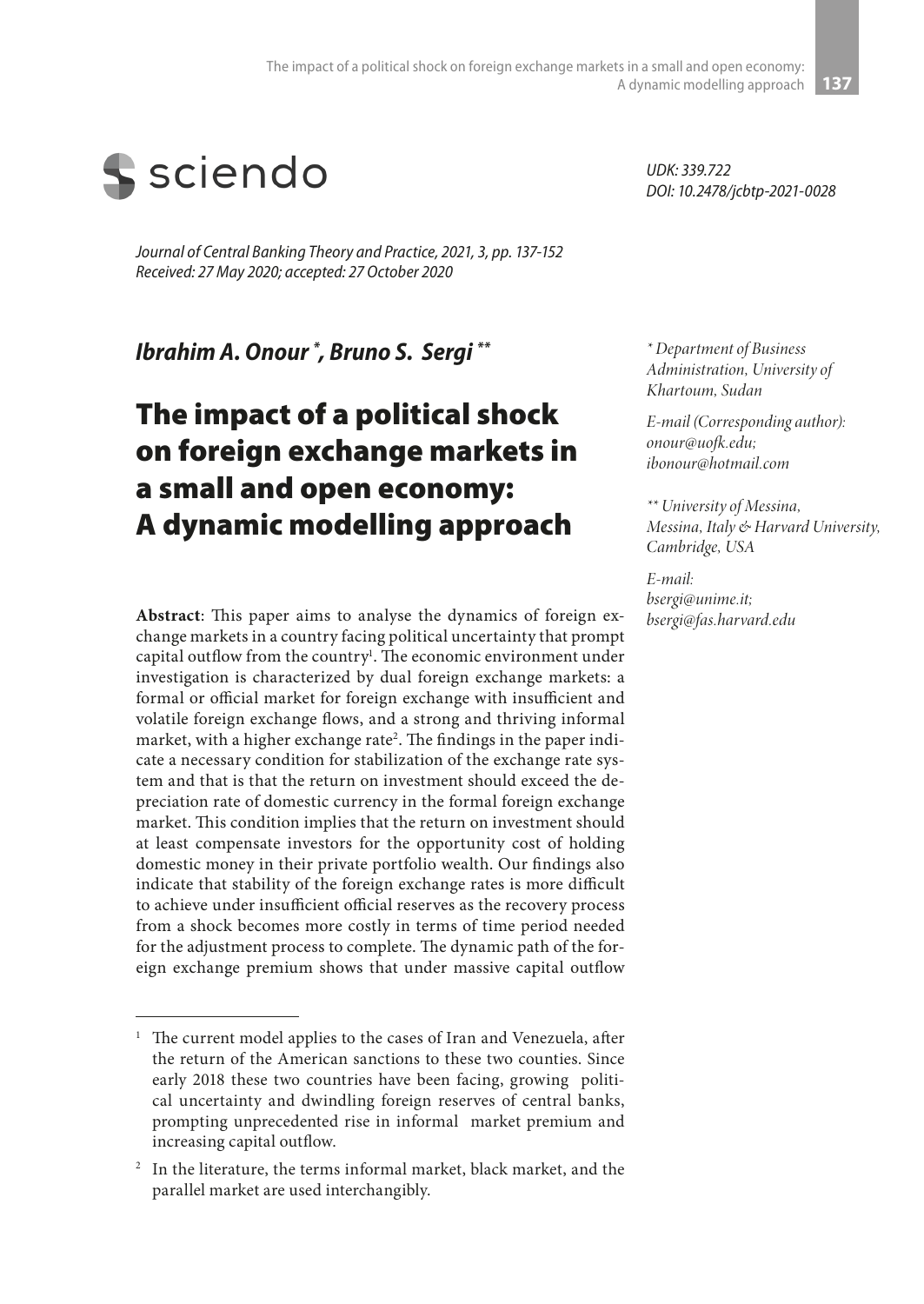caused by economic sanctions, the informal market exchange rate overshoots the equilibrium stationary exchange rate, and the size of such overshooting depends on the size of available foreign exchange reserves held by the central bank.

**Keywords**: dynamic model, foreign exchange markets, political uncertainty, stability analysis, economic sanctions.

**JEL Classification:** F31; E52; E58; C32.

## **1. Introduction**

The increasing importance of studying dual foreign exchange markets in some developing countries over the past few years is possibly due to the increasing role of the informal markets for foreign exchange in the economies of these countries despite successive attempts by some governments to curb the role of these markets in the economy. It has become apparent to many economists in recent years that a realistic foreign exchange policy should not ignore the role of these markets in the economy. To contain the role of these markets monetary authorities in these countries have resorted to more restrictive foreign exchange policies in the formal market by blacklisting some import commodities and imposing capital mobility restrictions, as well as adopting more flexible foreign exchange policies in an attempt to stabilize the divergence of the informal market rate from the official market rate (informal market premium).

The role of informal markets for foreign exchange in the economy of a country depends on the size and the structure of the informal markets, which differ from one country to another. In some countries, informal markets for foreign exchange have a large number of dealers, where the price of foreign exchange is determined according to supply and demand forces for foreign currencies. In other countries these markets are dominated by a small number of dealers who set prices on daily basis, using their knowledge of supply and demand. In general, understanding the structure of the informal markets for foreign exchange requires investigating volatility dynamic path. Dynamic modelling of currency markets in general can help detecting currency markets irregularities and volatility boundaries (Bollerslev, Engle & Nelson, 2003). The increasing sensitivity of major economic indicators in underdeveloped economies to volatility in informal markets for foreign exchange highlights the importance of modelling dynamic aspects of these markets. Conditional volatility estimates using asymmetric leptokurtic distributions is more robust for highly volatile series evidenced in a number of informal currency markets which have a higher degree of non-normality. There is increasing evidence that volatility in asset markets in some developing countries featured by irregularities and unpredictable behaviour, Onour (2018), Valeri (2016), Hannes,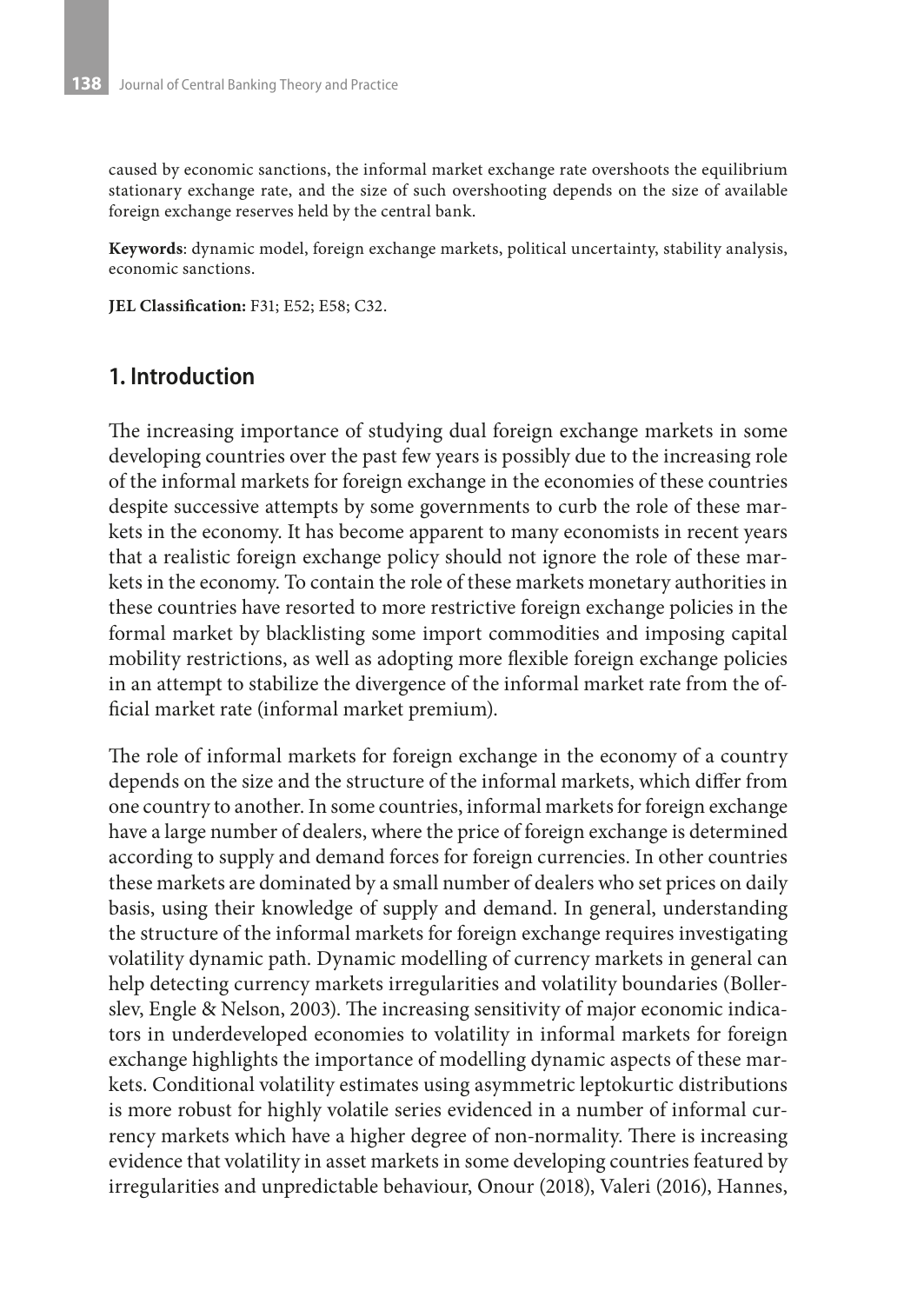Matthias, & Derya (2014), Veton, Flamur, Omer, & Kazi, (2021), Haryo (2020), Dumičić (2019).

The current paper is motivated by the need to set up a dynamic model with optimization features to capture volatility boundaries in currency markets facing internal and external shocks. The economic environment of the model can be described as follows: The foreign exchange market is characterized by dual markets for foreign exchange where one market is official and managed by the central bank and relies on the inflow and the outflow of foreign currencies via the formal sectors of the economy, while the other is an informal market depending on the inflow of foreign currencies, mainly from illegal channels like smuggling, money laundering, export under-invoicing, and import over-invoicing, to finance demand for foreign currencies that is not financed through the official channels of foreign exchange sources. As a result of political instability indicated by shortage of foreign currency reserves with the central bank, domestic and foreign investors siphon hard currencies from the country via purchase of foreign currencies from the informal market.

The contribution of the paper entails setting up a macroeconomic model of dual foreign exchange markets and combines the impact of external economic sanctions on a country with internal factors such as capital flight and political unrest to answer the following questions: Is it possible to stabilize the foreign exchange rates under such political and economic environment? Does the informal market rate approximate steady state equilibrium exchange rate? Is it possible to sustain unified single exchange rate policy? What is the economic policy that eases the adverse impact of economic sanctions?

The remaining parts of the paper are structured as follows. Section two includes literature review. Section three explains the model specification. Section four includes the analysis, and the final section concludes the study.

## **2. Literature review**

The literature on informal markets for foreign exchange takes two approaches: the first approach adopts specification of determinants of informal market rate premium. A partial list of research in this tradition includes Dornbusch, Pechman, Rocha & Simoes (1983), the model that indicates the level of the informal foreign exchange rate premium associated with depreciation-adjusted interest differential as key determinant, as well as seasonal factors associated with tourism. They also indicated that expectations of future exchange rate changes,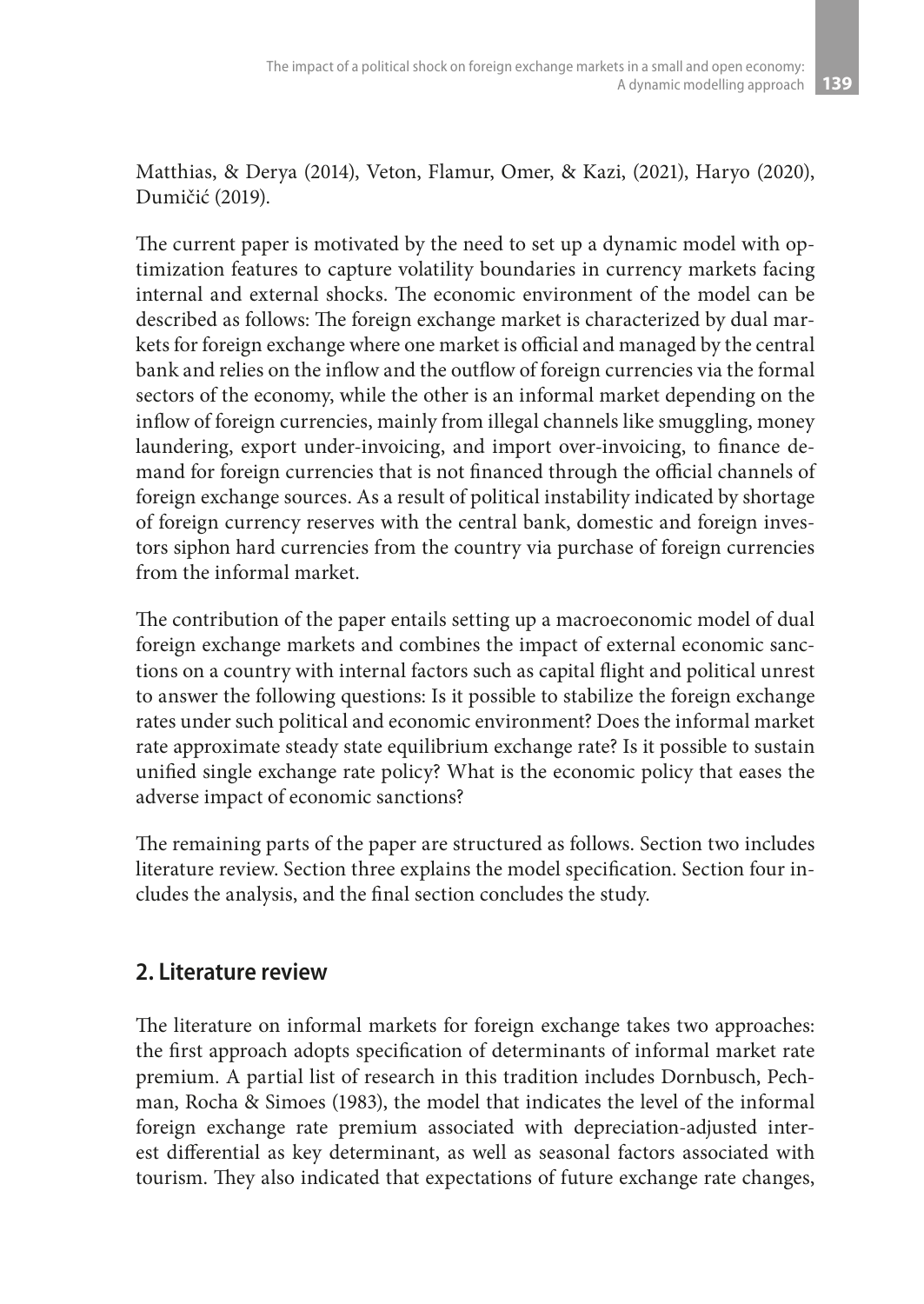under rational expectations hypothesis, affect the current level of the informal foreign exchange premium. While the model constitutes analytical framework to discuss the determinants of the premium in the informal market for dollars in Brazil, the structure of the model is quite general and suitable for application to informal markets for currency elsewhere. Fishelson (1988) modified the Dornbusch, Pechman, Rocha & Simoes model for the determination of the informal market foreign exchange premium and then estimated for 19 countries for various periods during 1970–1979. The outstanding result indicated conformity with Dornbusch, Pechman, Rocha & Simoes` results. Culbertson (1989) / develops a theoretical specification of informal market for foreign exchange in partial equilibrium framework to indicate that the informal market premium depends upon the level of the formal exchange rate, unobserved equilibrium exchange rate, and government reserve-level policies. Phylaktis (1992) presented empirical evidence supporting the purchasing power parity (PPP) hypothesis for three bilateral informal foreign exchange rates involving Greece and East European countries using cointegration analysis. The speed at which long-run PPP was reached following a shock was 50 per cent per month, confirming the results of other studies of PPP and explaining the supportive evidence for long-run PPP even though data over a short period were used. Shachmurove (1999) examined the determinants of the informal foreign exchange premiums using monthly data for 17 developing countries. The premium is hypothesized to be positively influenced by the formal exchange rate, depreciation-adjusted interest rate differential, and dollar value of domestic assets. It is hypothesized to be negatively influenced by the formal real exchange rate, exports earnings, and a seasonal factor associated with tourism. The findings of the paper indicate that the interest rate differential positively influence the premiums, as expected, while the official real exchange rate is found to negatively influence the premiums.

The second approach in modelling currency exchange rates focuses on dynamic adjustment of the informal market rate premium in search for stability conditions. A list of research in this direction includes Samuel and Enrique (2008), who presented a theoretical model in the stock-flow tradition of Dornbusch, Pechman, Rocha & Simoes (1983), and evaluate the performance of the model against past models from the literature. Results indicate a significant role for the lagged premium, the rate of depreciation of the informal market rate, and changes in foreign reserves. Onour ( 2013) analyses the impact of a political shock on the foreign exchange premium in Sudan to predict that expanding budget deficit and declining official reserves eventually force the government to abandon fixed exchange rate system in favour of more flexible one, resulting in further acceleration of both the domestic inflation rate and the domestic money growth rate. In a similar finding, Kula, Aslan & Öztürk, (2014), Edwards (1989), Kharas and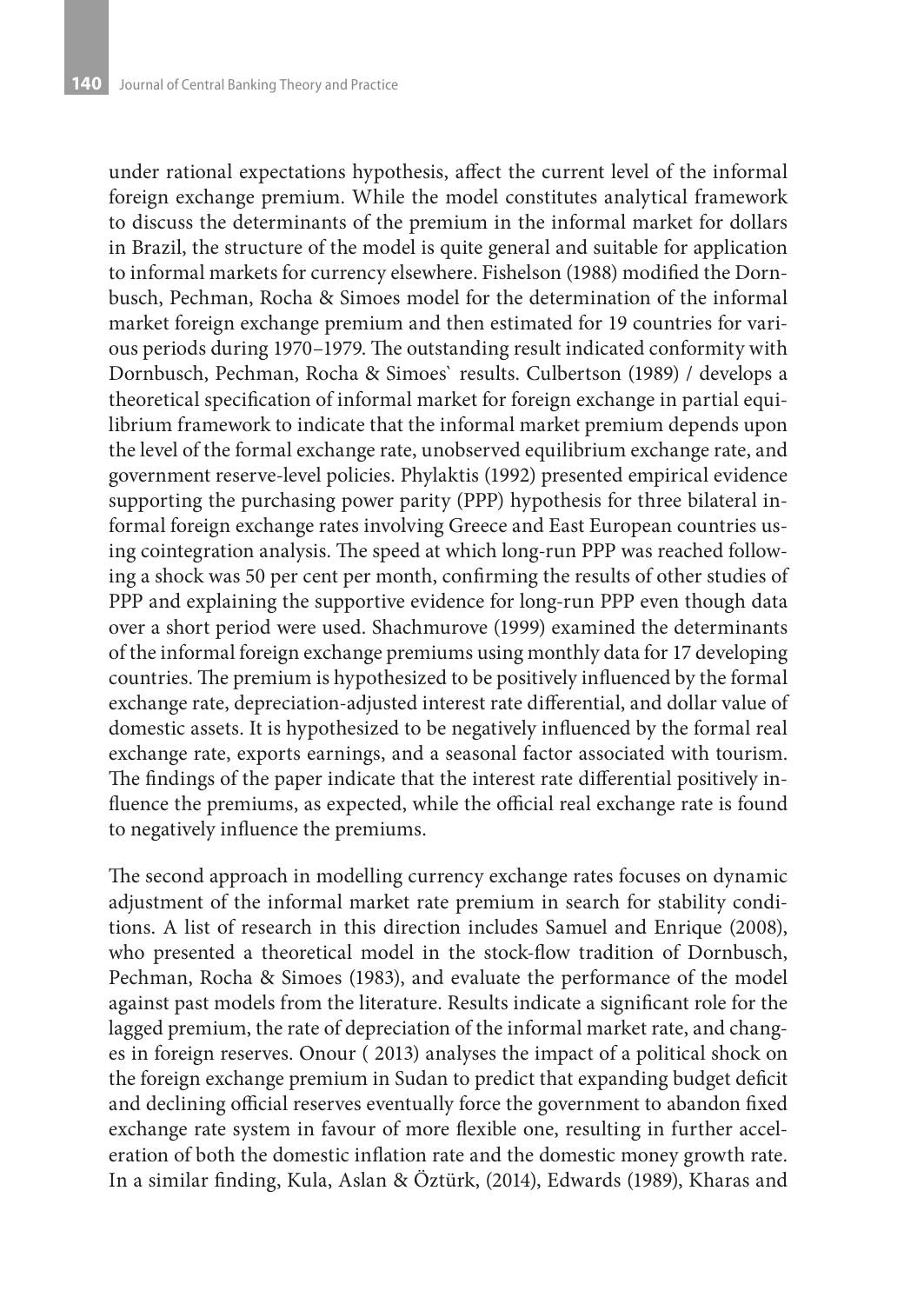Pinto (1989) also indicate that inflationary implications of switching to floats as a means of unifying formal and informal market rates are very high if growth in money supply is not under control, as inflation rate becomes equal to growth of money supply and inflation could rise substantially if the lost revenues from exports are replaced with a higher tax on money. Jadgeep and Vegh (1990) present an optimizing model of dual exchange markets that are incompletely separated owing to the presence of fraudulent transactions. The model is used to examine the implications of unanticipated and permanent changes in the formal market for foreign exchange and government spending. It is shown that these disturbances generate non-monotonic responses in both the spread between the formal and the informal (black) rates and in capital flows. These results are then contrasted with those obtained under complete market separation.

The current paper differs from the above mentioned literature in its approach and in the questions of the research as it adopts a partial equilibrium dynamic modelling approach embracing optimum control theory to assess adverse impact of economic sanctions on small and open economy facing political instability that prompt capital outflow from the country.

## **3. The model**

Since the only source of foreign exchange in the foreign exchange markets is the export revenues, and the informal market rate, b, is higher than the formal market rate, e, private firms convert a portion  $0<\varphi<1$ , of their export proceeds at the informal rate b, and the remaining part at the formal rate, e . Thus, the revenue side of the income statement of domestic firms consist of revenue from goods from export, and the expenditure side includes imported capital goods.

As a result, firms' decision rules for all the choices above are found by maximizing their profit function. Households choose between domestic and foreign assets, a portfolio allocation decision. Households' nominal financial asset portfolio is assumed to consist only of domestic money holdings M, and foreign money holdings F. Since households buy foreign currency F only in the informal market, and therefore value it at the informal exchange rate b, the domestic currency value of households' nominal wealth, H, can be expressed as  $\mathrm{H}=\mathrm{M}+\mathrm{bF}$  .

The government determines much of the context for decisions of other agents in the economy, and also acts as a separate agent. For instance, the government decrees and administers a set of foreign exchange controls which regulate the entry into the formal exchange market. In this market, the government buys for-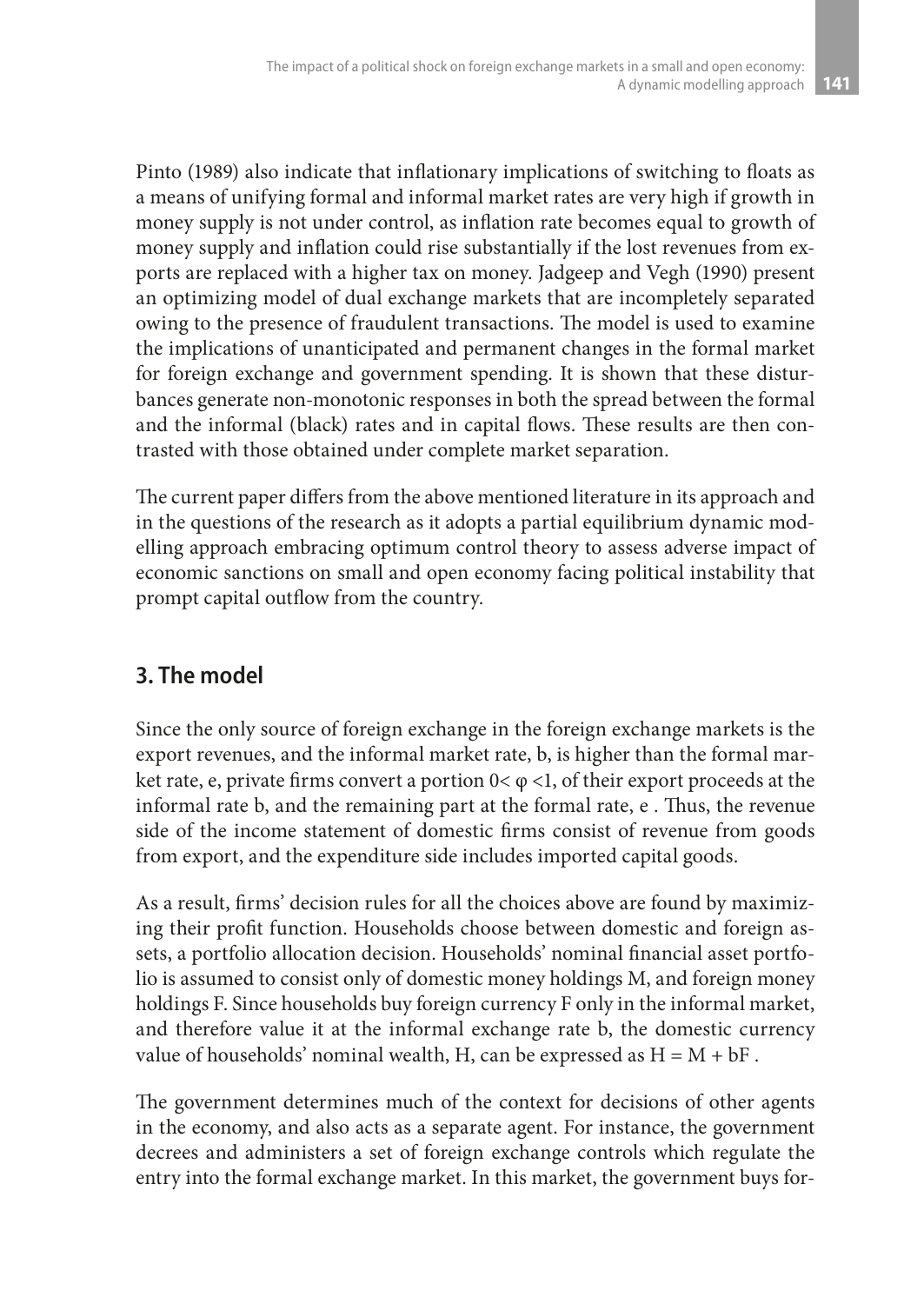eign currencies from households at the formal rate e, and allocates it to pay for government imports (G). The government can buy from only one source: private sector export revenue X. We assume that government spending G is entirely on imports, including payment of interest on foreign debt, and that no new foreign debt is incurred. Further, we assume that any of G that is not financed by taxes must be financed by borrowing from the central bank.

The current account balance in the formal market (for brevity we will call it official reserves,  $\hat{R}$  is determined as a fraction of export revenue channelled through the formal exchange market,  $(1 - \phi(t))x(t)$  less government imports (G) all valued in foreign currency). After determining the official current account, the current account in the informal market is determined by subtracting total imports (private sector and government), capital flight, and official reserves, from the total inflow of foreign currency to the economy. Since there is no commonly accepted definition of capital flight in the economic literature (Kant, 2002), in this paper we define capital flight in more broader terms as the outflow of capital from a country to safer havens as a response to risk and uncertainties in the economic policies of that country. As a result, given declining official reserves, increasing informal market rate premium invokes expectation of collapse of dual exchange rate system and a balance of payment crisis then change in capital flight depends on the deviation of the informal market rate premium from specific benchmark level.

These specifications expressed in the system of the following equations:

$$
Max \int_0^T \left[ \phi(t)b(t)x(t) + (1 - \phi(t))e(t)x(t) - I(b(t)) \right] \exp(-\delta t) dt \quad (1)
$$

Subject to:

$$
\frac{dF}{dt} \equiv \dot{F} = x(t) - (g(t) + I(b(t))) - c(t) - \dot{R}(t)
$$
\n(2)

$$
\frac{dR}{dt} \equiv \dot{R} = \left[ (1 - \phi(t))x(t) - g(t) \right] \tag{3}
$$

$$
c(t) = a(\theta(t)) [m(t) + \pi(t)F(t)] \quad \text{for} \quad a'(\theta) > 0 \tag{4}
$$

$$
\theta(t) = f(\pi(t) - \bar{\pi}) \quad for \quad f'(\pi) > 0 \tag{5}
$$

 $F(0)$ , and  $R(0)$  given.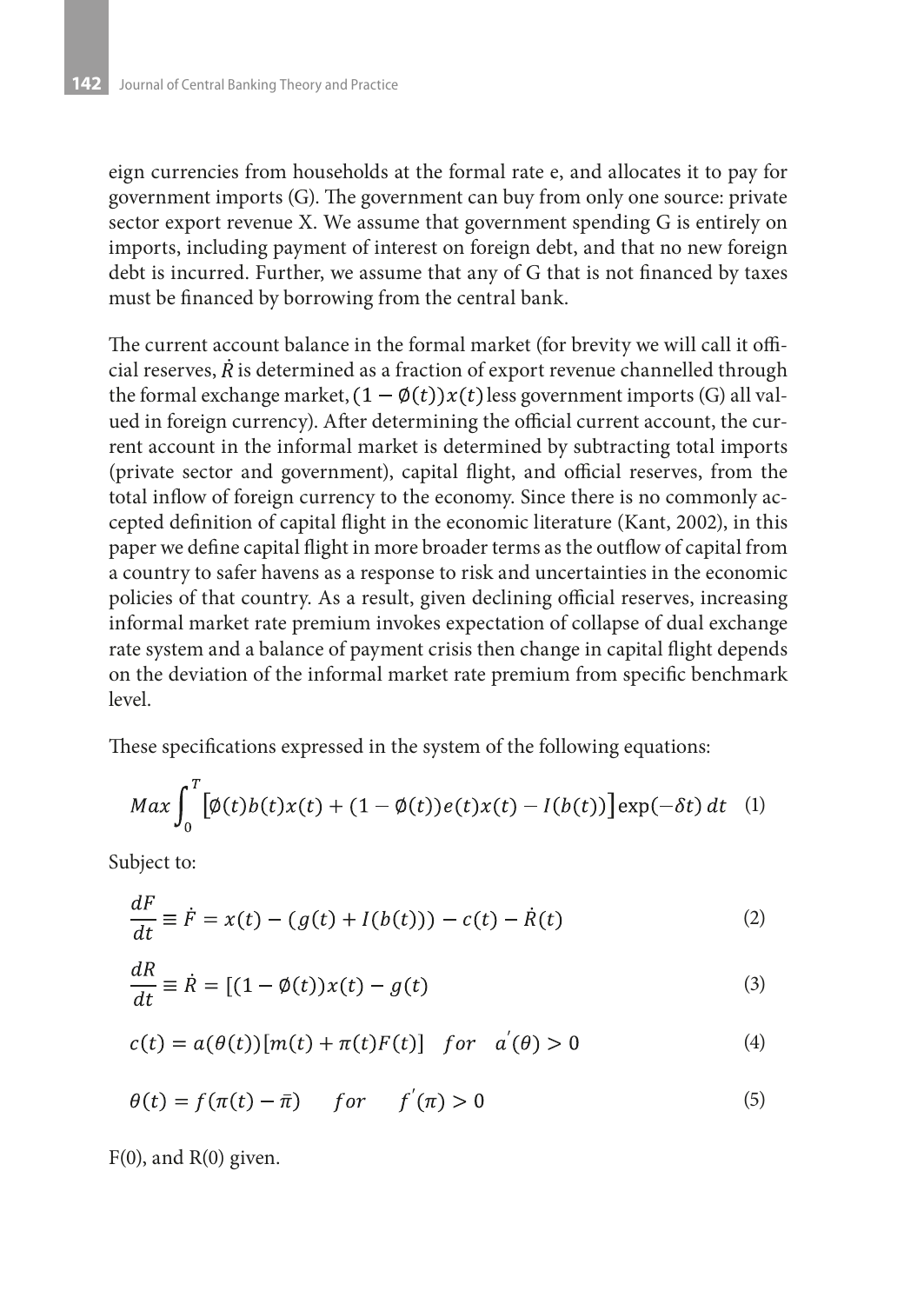Where  $\emptyset$  is the proportion of export earning that channel to the informal market, b is the informal market rate, e is the formal exchange rate, which is lower than the informal market rate, b, and x is the total export earnings in foreign currencies. I(b) is the private sector imports funded by the informal market rate, g is the government imports. F and R are respectively private foreign currency holdings by private agents and official reserves held by the central bank, C is the capital flight, which is defined here as outflow of capital through the informal market for foreign exchange.

Equation (1) defines discounted net revenue function of private firms that export domestic products and convert  $\emptyset$  portion of export earnings via the informal market and the rest  $(1 - \emptyset)$  through the formal foreign exchange market, minus the cost of imported inputs, I(b), which is a function of the informal market rate, b. Equation (2) defines the foreign currency portfolio held by the private sector as the difference between total foreign currency inflows of export revenues minus total imports (government plus private imports), minus capital flight and official reserves held by the central bank. Equation (3) stipulates official foreign currency reserves as the difference between the export proceeds of the formal market minus the government imports, g. Equation (4) defines the capital flight as a proportion of private wealth  $[m + \pi F]$  which combines domestic assets denominated in foreign currencies and stock of foreign currencies, where  $\pi$  is the informal market premium, which is b/e. The proportion of capital flight,  $a(\theta)$ , depends on political instability of the country,  $\theta$ , which indicated the divergence of informal market rate premium from benchmark level of the premium, as defined in equation (5). Substituting equations (3) – (5) into equation (2) and rewriting it, the problem can be reduced to:

$$
Max \int_0^T \left[ \phi(t)b(t)x(t) + (1 - \phi(t))e(t)x(t) - I(b(t)) \right] \exp(-\delta t) dt \qquad (6)
$$

Subject to:

$$
\dot{F} = [\phi(t)x(t) - I(b(t)) - a(\theta)(m + \pi F)] \tag{7}
$$

 $F(0)$ , and  $R(0)$  given.

The problem as defined in (6) and (7) is an optimum control problem, with  $\emptyset$  is the control variable, and F is the state variable. The current value Hamiltonian can be stated as:

$$
H = [\phi(t)b(t)x(t) + (1 - \phi(t))e(t)x(t) - I(b(t))] + \mu[\phi(t)x(t) - I(b(t)) - a(\theta)(m + \pi F)]
$$
\n(8)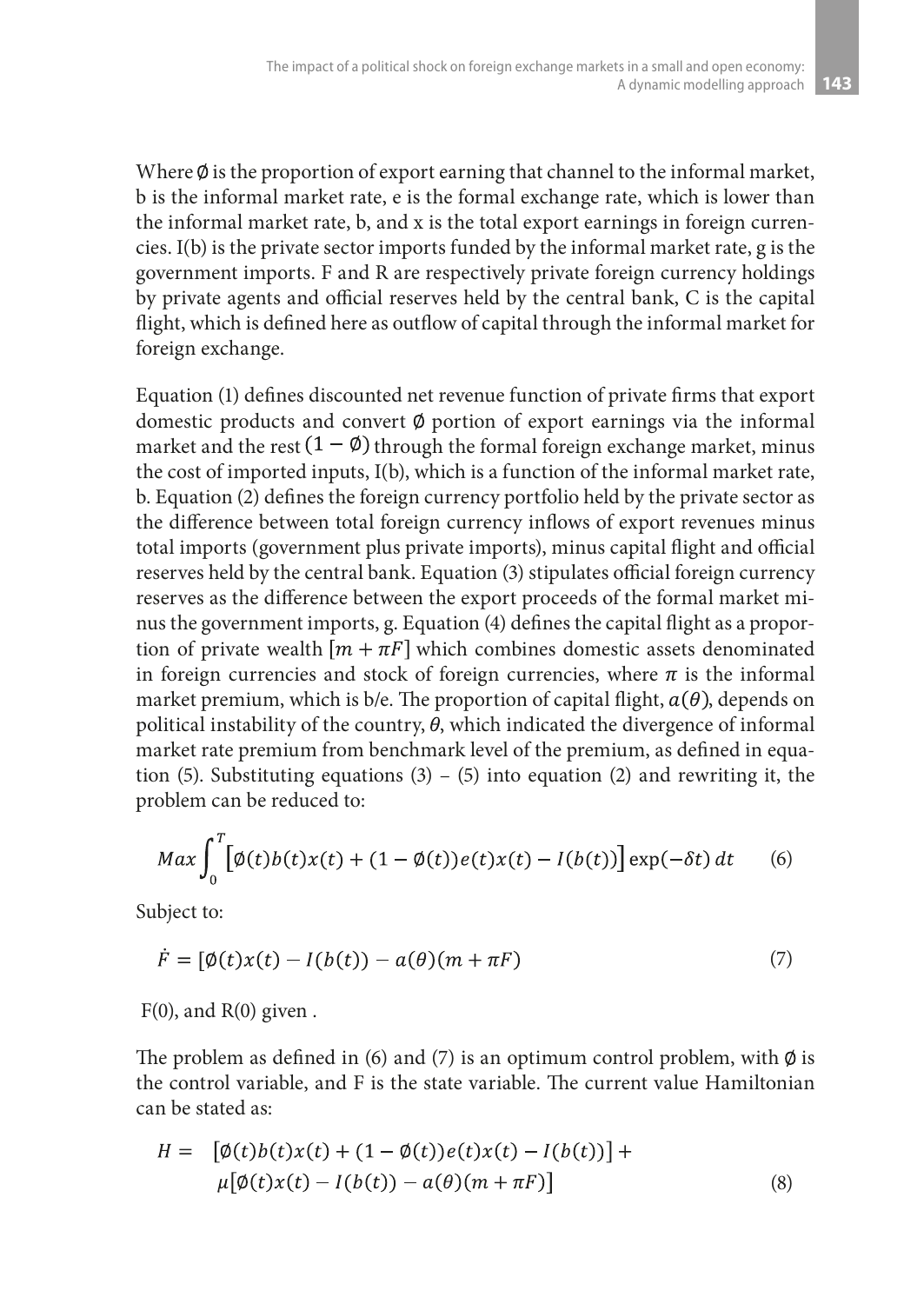Where  $\mu$  is a costate variable. The first-order conditions can be derived as:

$$
\frac{\partial H}{\partial \phi} = bx - ex + \mu x = 0 \tag{9}
$$

$$
\dot{\mu} - \delta \mu = -\frac{\partial H}{\partial F} = -a(\theta)\pi
$$
\n(10)

Equation (9) can be rearranged into:

$$
e(1 - \pi) = \mu \tag{11}
$$

Differentiating equation (11) and substituting it into equation (10) we get:

$$
\dot{\pi} = (1 - \pi)(\hat{e} - \delta) + \frac{a(\theta)\pi}{e}
$$
\n(12)

where  $\hat{e} = \dot{e}/e$ 

a.

From equation (12) we can deduce that  $\dot{\pi} = 0$ , only if  $\pi = 1$ , and  $a(\theta) \approx 0$ .

The dynamic system of the model represented in the differential equations (7) and (12). In the following section we analyse the stability of the system.

#### **4. The analysis**

#### **4.1 Algebraic approach**

For ease of exposition we repeat the two differential equations of the dynamic system:

$$
\dot{F} = [\phi(t)x(t) - I(b(t)) - a(\theta)(m + \pi F)] \tag{7}
$$

$$
\dot{\pi} = (1 - \pi)(\hat{e} - \delta) + \frac{a(\theta)\pi}{e}
$$
\n(12)

#### **Proposition (1):**

A necessary condition for existence of a saddle point solution for the system of equations (7), and (12) is that the return on investment,  $\delta$ , should at least be equal to depreciation rate of the formal foreign exchange,  $\hat{e}$ .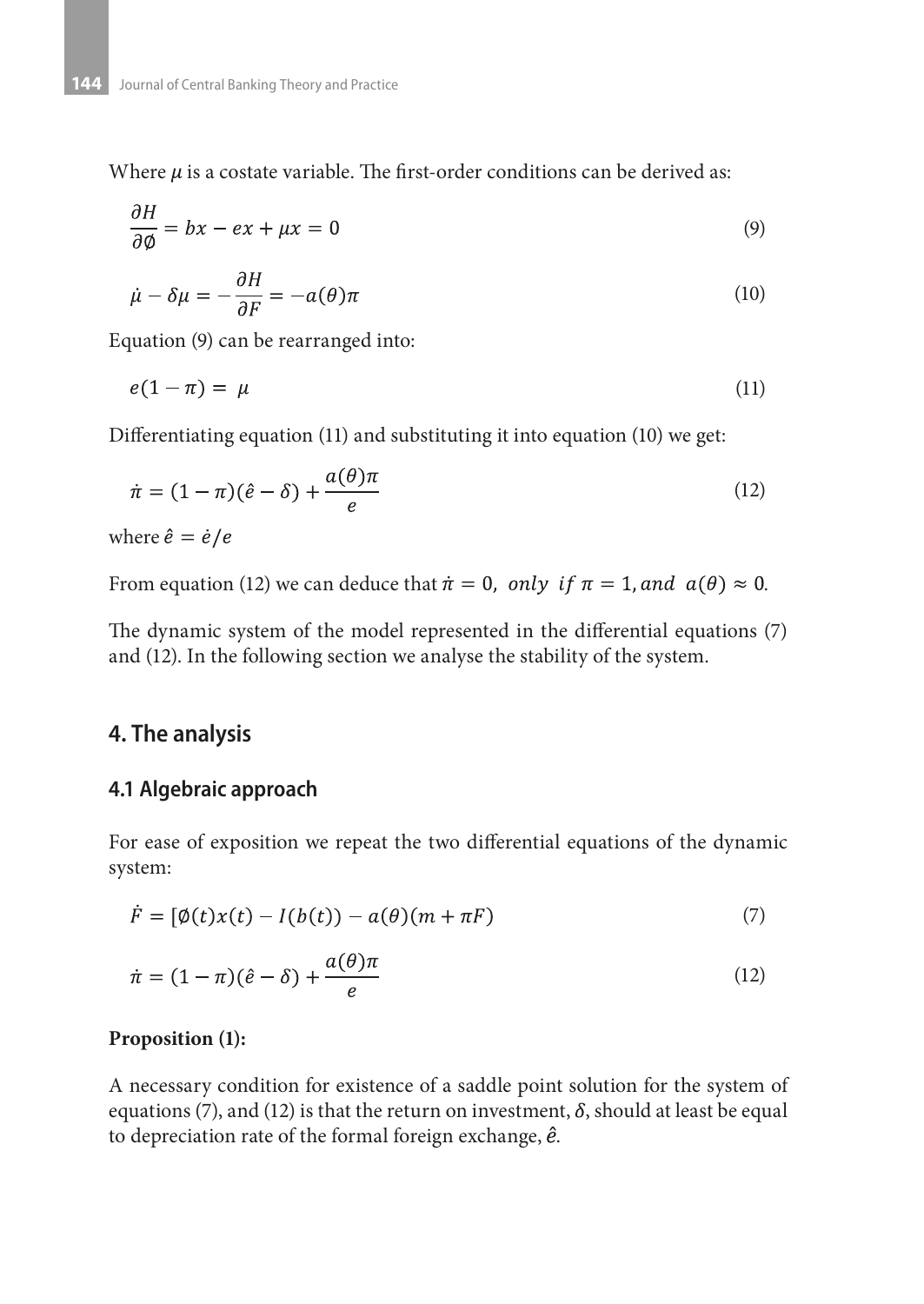This proposition implies that the return on investment should at least compensate investors the opportunity cost of holding domestic assets in their private portfolio wealth.

### **Proof:**

Analysis of the characteristic polynomial of the linear approximation of the equations (7), (12), shows that the dynamic model has one positive and a negative root if  $\delta \geq \hat{e}$ . That is, the steady state discussed above is a saddle-point solution, therefore, the economy can (re-)converge to the steady state from a distance away. If this condition is not satisfied there is no guarantee for existence of sustainable unique solution for the system of the equations (7) and (12).

Linearizing equations (7) and (12) around the steady state values  $\bar{F}$  and  $\bar{\pi}$  yield the following matrix equation:

$$
\left|\frac{\dot{F}}{\dot{\pi}}\right| = \left|\frac{\dot{F}_F}{\dot{\pi}_F} \quad \frac{\dot{F}_\pi}{\dot{\pi}_\pi}\right| \left|\frac{F - \overline{F}}{\pi - \overline{\pi}}\right| \tag{13}
$$

Where the first term on the right-hand side of equation (13) is the Jaccobial matrix.

The values of the partial derivatives in the Jaccobian matrix can be determined as follows:

$$
\frac{\partial \dot{F}}{\partial F} = -a(\theta)\pi < 0, \qquad \frac{\partial \dot{F}}{\partial \pi} = -a'(\theta)F < 0, \qquad \frac{\partial \dot{\pi}}{\partial F} = 0,
$$
\n
$$
\frac{\partial \dot{\pi}}{\partial \pi} = \left[ -(\hat{e} - \delta) + \frac{a(\theta) + a'(\theta)\pi}{e} \right] > 0 \quad \text{for} \quad \delta \ge \hat{e}
$$

A necessary condition for a saddle-point solution is that the determinant of the Jaccobian matrix should be negative and the sign of the trace of the Jaccobian matrix is positive, negative or zero. This is the case as can be verified by substituting the above stated partial derivatives in the Jaccobian matrix to get negative determinant:

$$
|J| = |\dot{F}_F \dot{\pi}_\pi - \dot{F}_\pi \dot{\pi}_F|
$$
  
= 
$$
\begin{vmatrix} -a(\theta)\pi & -a'(\theta)F \\ 0 & [-(\hat{e}-\delta) + \frac{a(\theta)+a'(\theta)\pi}{e}] \end{vmatrix} < 0, \text{ for } \delta \ge \hat{e}
$$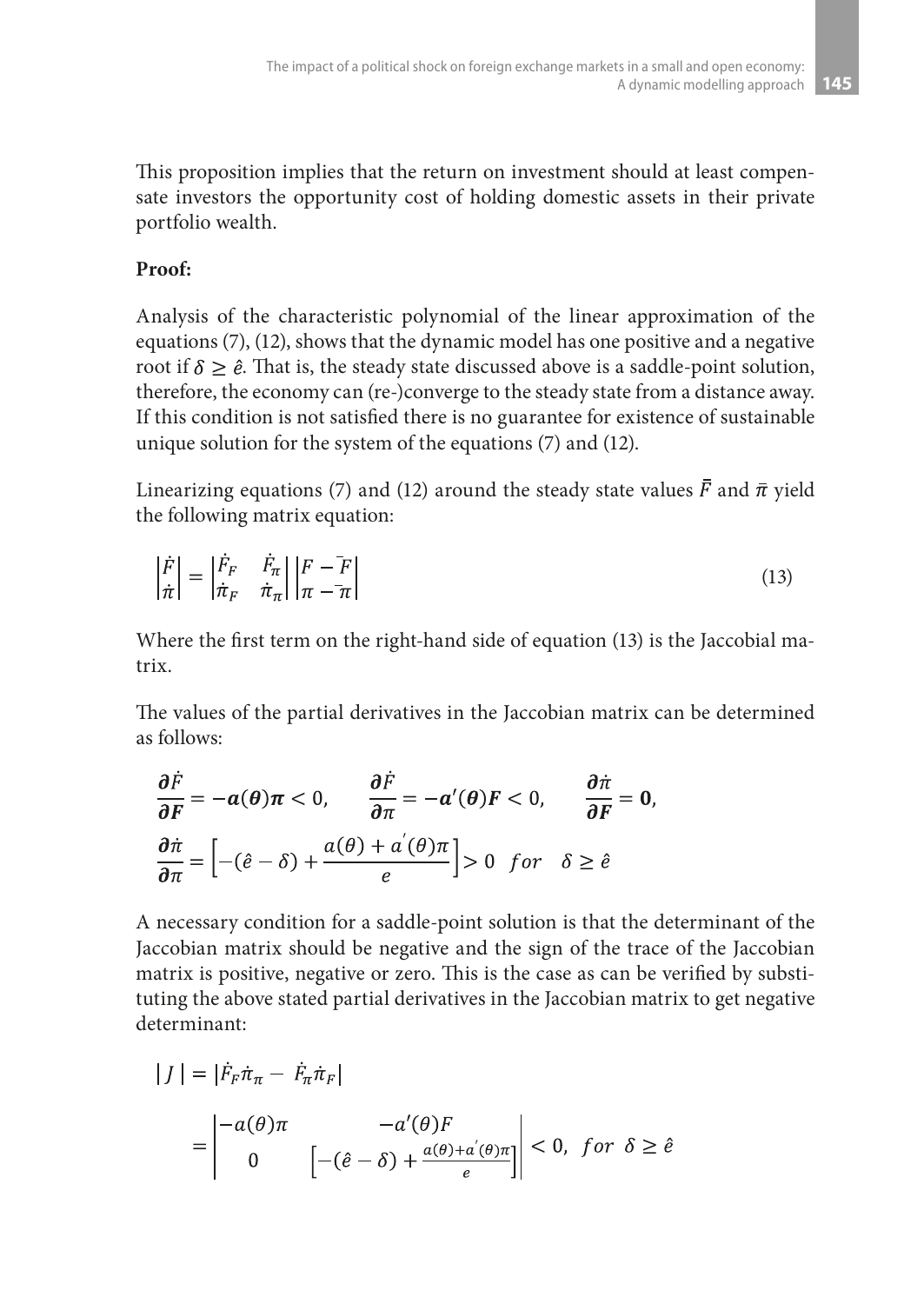#### **Proposition (2):**

Sustainable unification of the dual foreign exchange markets,  $(\bar{\pi} \rightarrow 1)$ , cannot be achieved under political instability that prompt significant amount of capital outflow.

Prove of the proposition can be reached by setting  $\dot{\pi} = 0$ , in equation (12) and solving for steady state premium level,  $\bar{\pi} = \frac{(\hat{e} - \tilde{\delta})}{[(\hat{e} - \delta) - \frac{a(\theta)}{2}]}$  to show that  $\bar{\pi} \to 1$  only when  $a(\theta) \to 0$ when  $a(\theta) \rightarrow 0$ .

#### **Proposition (3):**

Controlling domestic currency component (m) in private agents' portfolio wealth limits capital outflow prompted by political instability.

This proposition implies that controlling demand for domestic money by setting higher interest rates on government bonds can be an effective tool to limit capital outflow from the country.

**Proof:** To prove this proposition we need to differentiate the steady state foreign currency portfolio (*F*) from equation (7) with respect to  $\theta$  (the political instability indicator) that is:

$$
\frac{\partial \bar{F}}{\partial \theta} = \frac{a'(\theta)[m - \pi \bar{F}]}{a(\theta)\pi} \to 0 \text{ (as } m \to \pi F).
$$

#### **4.2. Phase diagram approach**

Figure (1) indicates the dynamic path of steady states of the informal market premium and the private foreign currency holdings. As the solution of the equations (8) and (13) indicates saddle point solution, then if the system, somehow, is placed in quadrants I and III, there is a chance to slide towards the steady state equilibrium point A, as indicated in the figure. However, if the system is placed at the quadrants II and IV, it diverges away from the steady state equilibrium point. When political and economic environment becomes unfavourable in a country, more frequent demands for dollars for capital transfer from the country follows and, consequently, the rising informal market premium depletes official reserves held by the central bank to lower levels. When foreign exchange reserves become insufficient to cover the loss of reserves that takes place during capital flight the public will anticipate a balance of payment crisis that requires discrete devalua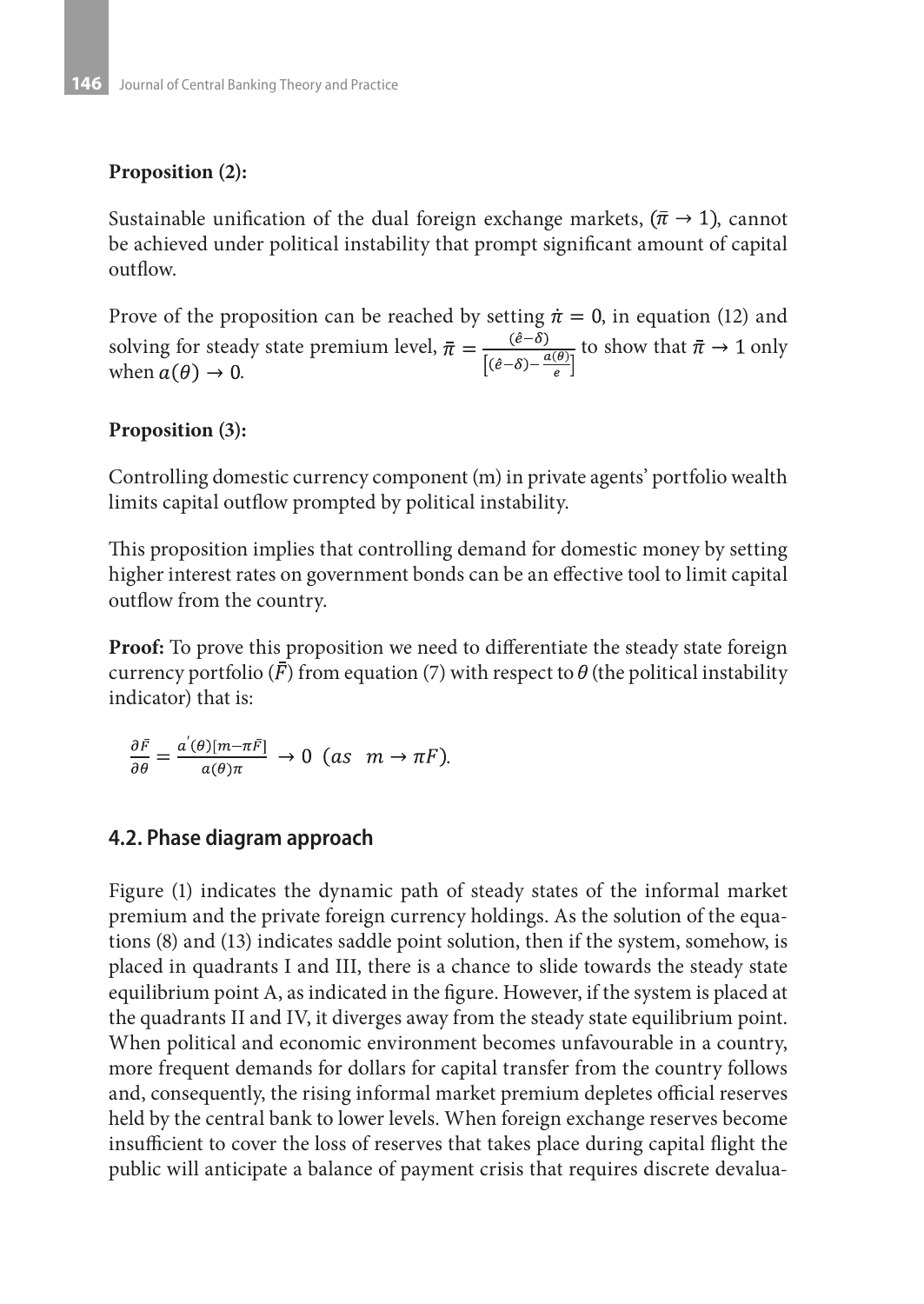tion of the formal market rate. The adjustment process in this case is explained in figure (2). Initially, as a consequence of unexpected political shock, the informal market rate jumps from point (A) to point (A') in figure 2. Following the upward jump in the informal market rate and the political uncertainty, significant capital flight follows causing a shift in the private capital portfolio curve  $\dot{F} = 0$  to  $\dot{F}_1 = 0$ , which in turn causes a shift in the  $\dot{\pi} = 0$  schedule upward to  $\dot{\pi}_1 = 0$ . As a result of sharp drop in the official foreign currency reserves and public anticipation of future devaluation of the formal exchange rate, speculative attacks on foreign currency push further upward increase in the informal rate premium from point (A') to point (B). At point (B) the rise in the informal exchange rate premium causes increase in reserve loss, which invokes further anticipation of the formal exchange rate devaluation, and that in turn will push the informal market rate premium at the point (C). When official reserves reach a minimum level at point (C), the government resorts to devaluation of the formal rate and that brings the system to point (D). During the adjustment process from points (C) to (D), along the saddle path some of the reserves previously lost are replenished. It is important to realize that with insufficient reserve the recovery process from a shock is more costly in terms of time period required for convergence of the system to the new steady state point at (D).

However, the adverse effect of the political shock or economic sanctions on capital outflow is mitigated under flexible exchange rate system that maintains a fixed level of informal market rate premium. Figure (2) indicates that if the government adopts a policy of foreign exchange system that fixes the premium level at  $\bar{\pi}$ , the outflow of capital reduces to  $(\bar{F} - \bar{F}_2)$  instead of  $(\bar{F} - \bar{F}_1)$  in the case of fixed formal exchange rate system<sup>3</sup>. The difference between these two levels of capital outflow,  $\bar{F}_2$  and  $\bar{F}_1$ , is that  $\bar{F}_1$  correspond to the level of capital flight due to the joint effect of economic sanctions and depreciation of the informal market rate at the informal market premium rate  $\bar{\pi}_1$ . The dynamic path of the exchange rate premium in figure 2, also indicates that at points B & C, the informal exchange rate premium overshoots the stationary equilibrium exchange rate premium at point D (post shock equilibrium exchange premium).

<sup>&</sup>lt;sup>3</sup> To verify an adverse effect of economic sanctions on capital outflow, we can solve for the steady state  $F$  from equation (8) and differentiate it with respect to exogenously determined variable X (export) to show a positive association, that is  $\frac{dr}{dt} > 0$ .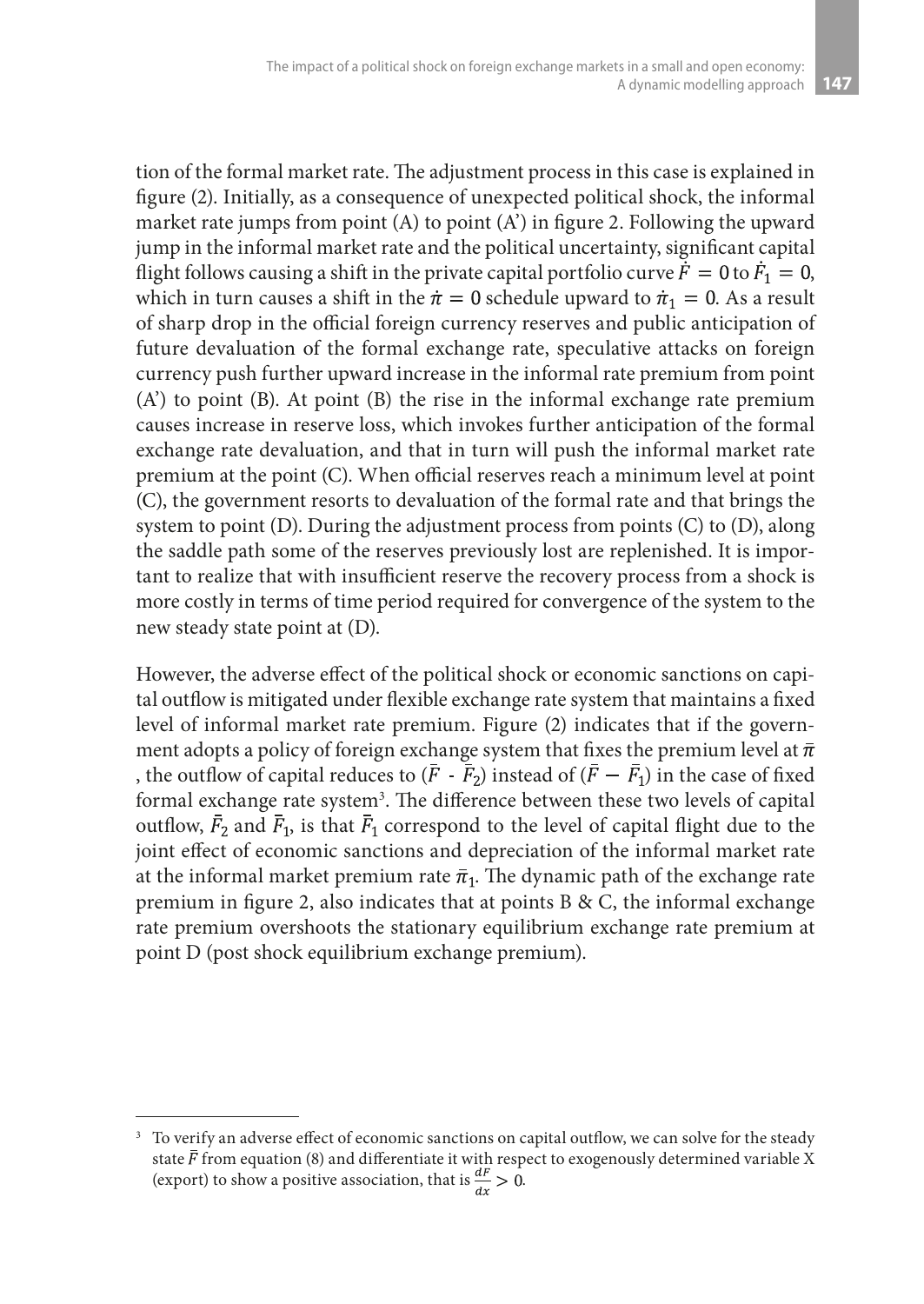

#### **5. Robustness**

To check robustness of our findings in the paper we used data on Venezuela to see how proposition 3 can explain the situation. Immediately after the return of American sanctions on Venezuela in August 2018, the informal market exchange rate premium (the difference between the informal market price to buy dollars and the formal rate) widened to the extent that in just one week, after the sanctions the bolivar depreciated 18% against the dollar on the streets where the currency is traded informally.

To control the increasing gap between the informal and formal foreign exchange rate premium, the government implemented restrictive monetary regulations on banks to keep bolivars out of the hands of individuals. These policies were designed to drain liquidity and to keep local currency out of the informal market for foreign exchange. This is exactly what proposition (3) implies: to control capital outflow due to economic sanctions it is recommended to control demand for domestic currency. As a result, in August 2018, the benchmark interest rate rose from 23% to 33% in just one-month period, and then swung around 30% for the rest of the year (figure 3). Due to such contractionary monetary policy that aimed at controlling demand for domestic currency, depletion of foreign exchange reserves, which is a measure of capital outflow from the country, became relatively more stable in the period after August 2018, as indicated in figure (4).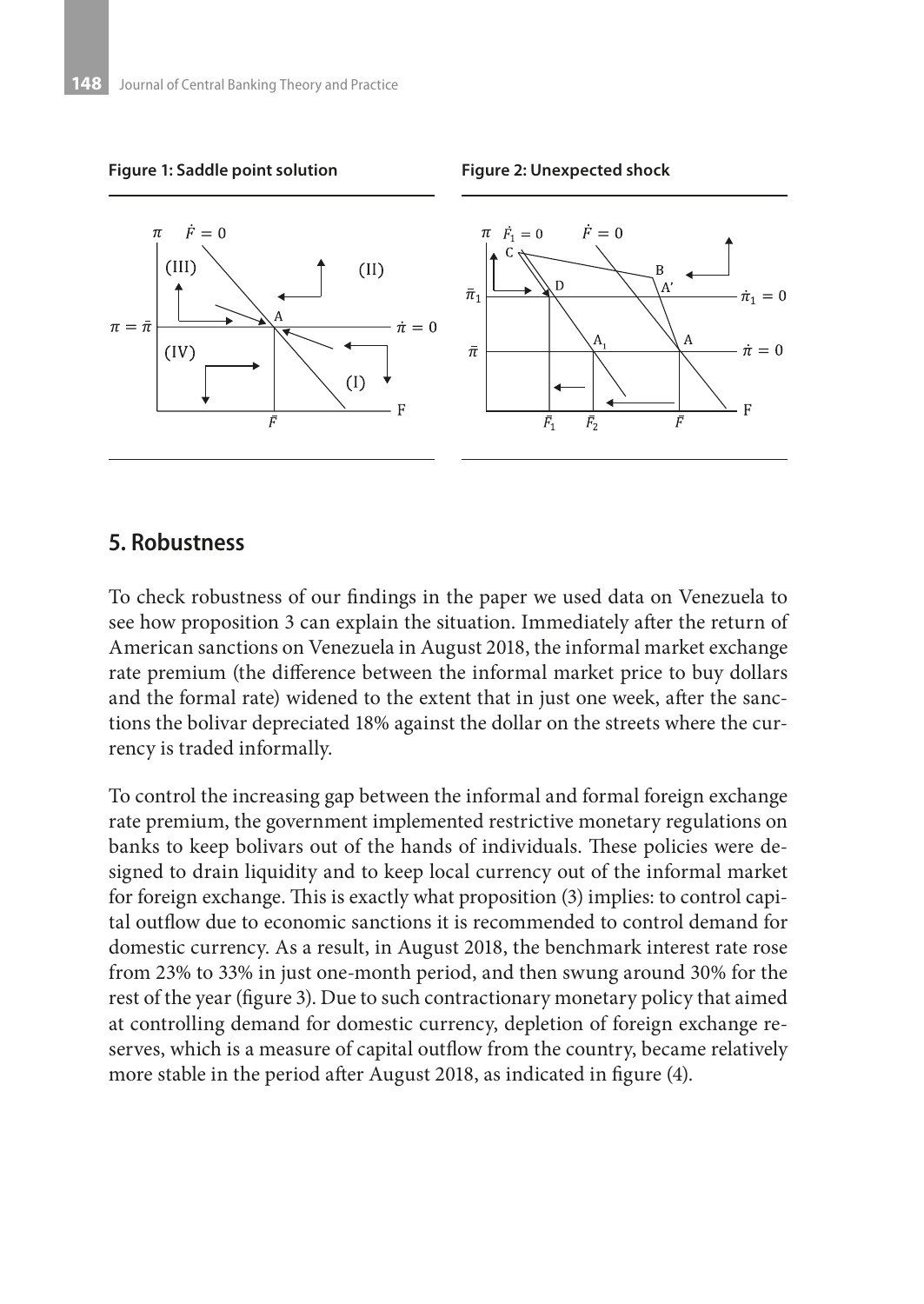**Reserves**



**Figure 3: Venezuela Interest Rate**





**Figure 4: Venezuela Foreign Exchange** 

## **6. Conclusion**

The paper employs the partial equilibrium dynamic model to assess the impact of economic sanctions against a small and open economy on dynamics of foreign exchange markets. The economy in the model is characterized by dual foreign exchange markets, including a formal market for foreign exchange with inadequate and volatile official foreign exchange inflows, and a strong and thriving informal market with higher exchange rate.

The paper attempts to answer the following questions: What is the necessary condition needed to stabilize the foreign exchange rates under such dual foreign exchange system? Does the informal market rate approximate steady state equilibrium exchange rate? Is it possible to sustain unified single exchange rate system? What is the appropriate policy needed to ease the adverse impact of economic sanctions that prompt capital outflow?

The findings in the paper indicate that a necessary condition for stabilization of the exchange rate system is that the return on investment should not be less than the depreciation rate of domestic currency in the formal foreign exchange market. This condition implies that the return on investment should at least compensate investors the opportunity cost of holding domestic assets in their private portfolio wealth. This is to say that depreciation of the formal foreign exchange rate represents implicit cost to investors in domestic assets. It should be realized from the dynamic path of the foreign exchange premium (figure 2) that stability of the foreign exchange rates is more difficult to achieve under insufficient official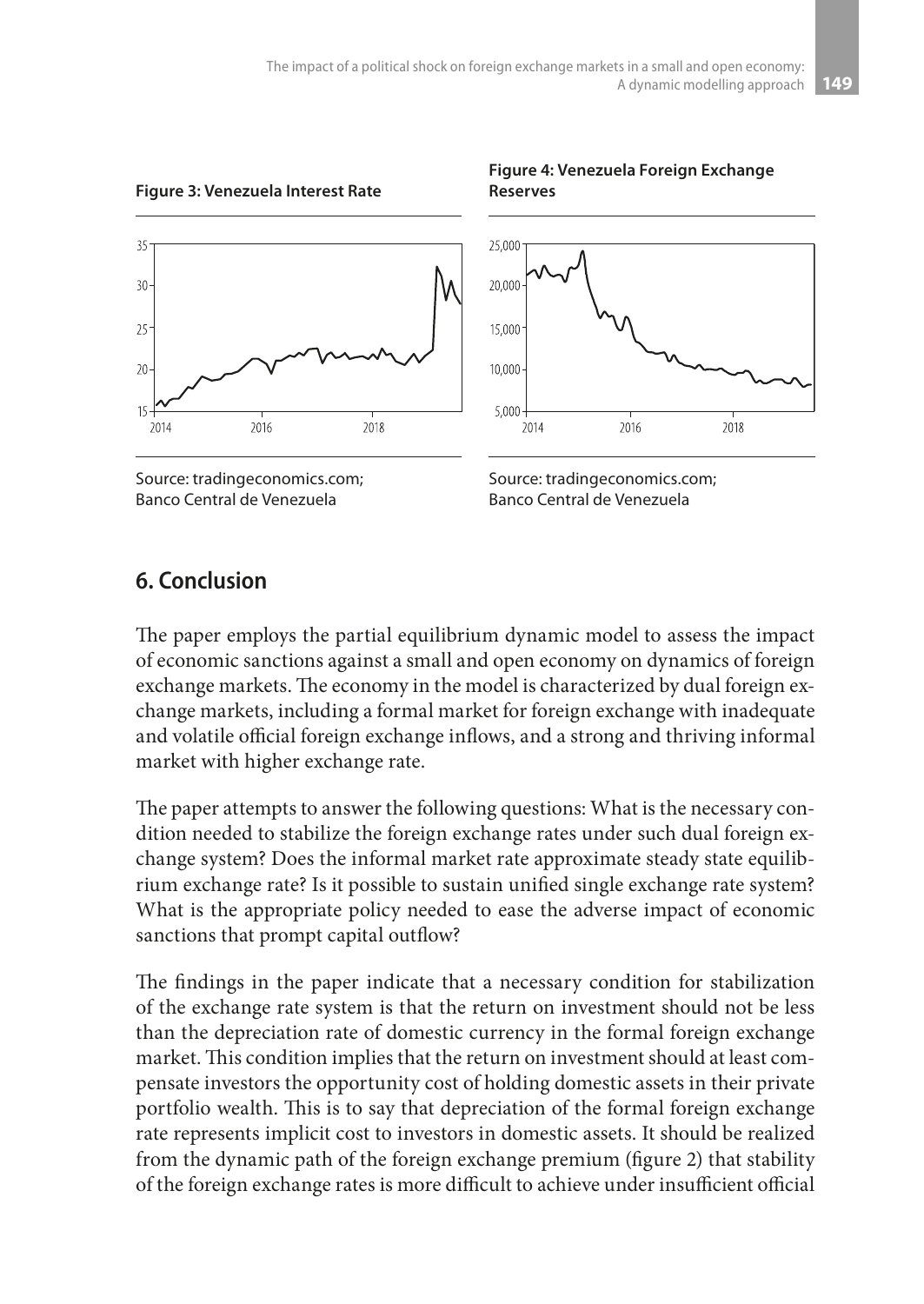reserves, as the recovery process from a shock becomes more costly in terms of time period needed for the adjustment process to complete, even when the stability requirement stated above is satisfied. With regard to the second question, the dynamic path of the foreign exchange premium also shows (figure 2: points B & C) that under massive capital flight invoked by economic sanctions, the informal market exchange rate overshoots the equilibrium stationary exchange rate, and the size of such overshooting depends on the size of available foreign exchange reserves held by the central bank. In other words, as the foreign exchange reserves held by the central bank dwindle, speculative attack on the informal foreign exchange rate induces higher level of the informal market premium. The findings in the paper also indicate that sustainable unification of exchange rates cannot be attained under political instability and economic sanctions that cause significant size of capital outflow from the country. However, to mitigate the impact of economic sanctions on capital flight, our findings indicate that controlling demand for domestic money by setting higher interest rates on government bonds with the aim of taking domestic money out of the hands of private agents in the country, and adopting flexible exchange rate policy that maintains fixed informal foreign exchange rate premium, can ease the capital outflow from the country.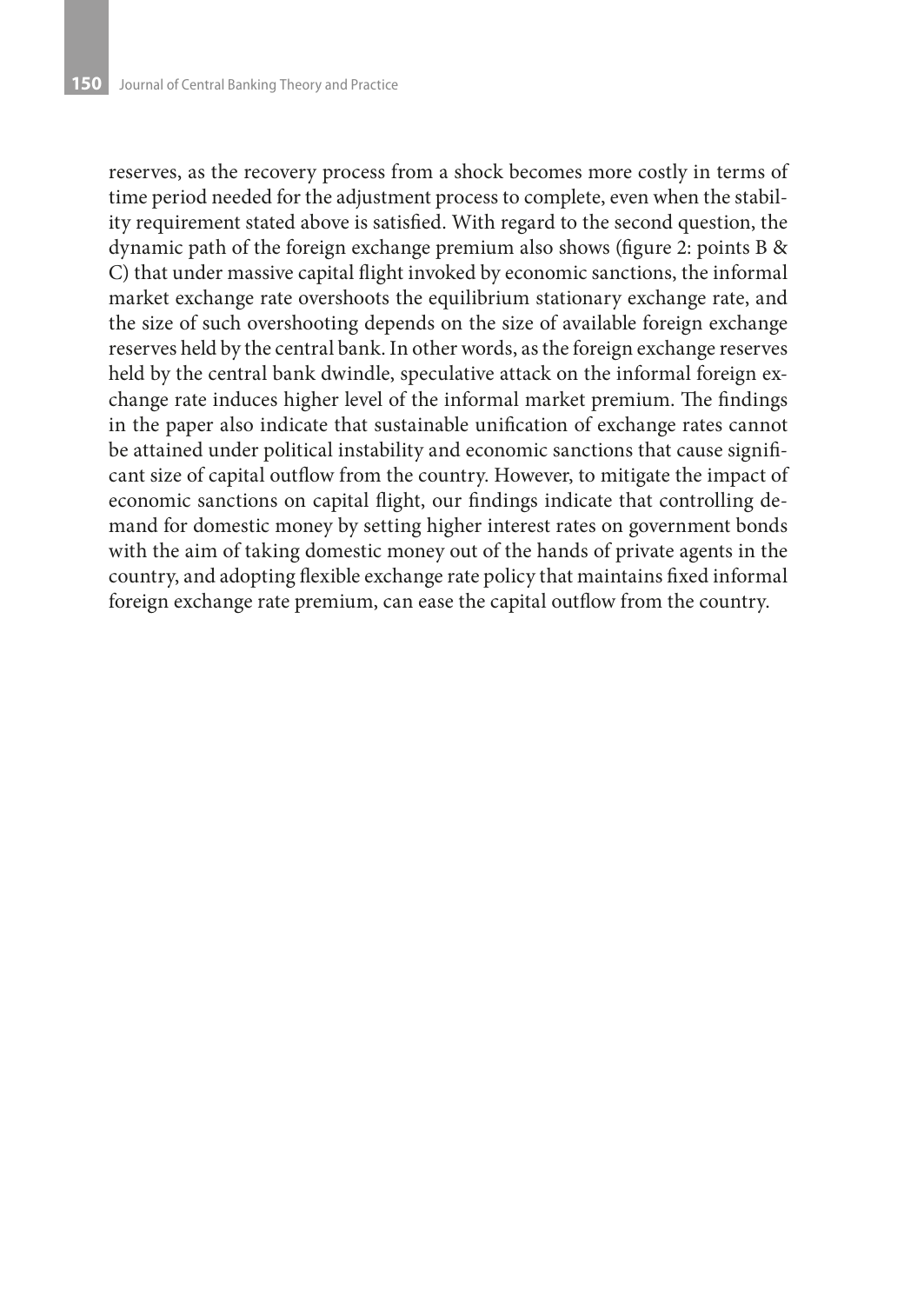## **References**

- 1. Bollerslev, T., Engle R., Nelson, D. (2003) in Engle, R. and McFadden, D. (Eds): ARCH Models, *Handbook of Econometrics*, Vol. 4, Chapter 49, pp. 2961-3031.
- 2. Culbertson, W.P. 1989, Empirical Regularities in Black Markets for Currency, *World Development*, 17(12): 1907-1919.
- 3. Dornbusch, R., D.C, Pechman, R. Rocha, and D. Simoes (1983), The Black Market for Dollars in Brazil, *Quarterly Journal of Economics*, 98, Feb., , 25- 40.
- 4. Dumičić, M. (2019), Linkages Between Fiscal Policy and Financial (In) Stability, *Journal of Central Banking Theory and Practice*, vol.8, issue 1, pp. 97-109
- 5. Edwards, S.,(1989), Real Exchange Rates, Devaluation and Adjustment: Exchange Rate Policy in Developing Countries (Cambridge, Mass., MIT Press).
- 6. Fishelson, Gideon (1988), The Black Market for Foreign Exchange: An International Comparison, *Economics Letters* 27, 1988, 67-71.
- 7. Hannes H.; Matthias K., and Derya V., (2014), Price Dynamics in the Belarusian Black Market for Foreign Exchange, *Journal of International Economics*, vol.94, issue 1, pp.169-176.
- 8. Haryo K., (2020), Interest Rate Policy and Exchange Rates Volatility: Lessons from Indonesia *Journal of Central Banking Theory and Practice*, Vol.9, issue 2, pp. 19-42
- 9. Jadgeep B. and Vegh C. (1990), Dual Exchange Markets Under Incomplet Separation: An Optimizing Model, *IMF Staff Papers*, Vol. 37, No.1.
- 10. Kharas, H., and Pinto, B., (1989), Exchange Rate Rules, Black Market Premia, and Fiscal Deficits: The Bolivian Hyperinflation, *Review of Economic Studies*, 56, 435-47.
- 11. Kant, C., (2002), What is Capital Flight?. The World Economy, Vol.25, issue 3, pages 341-358. https://doi.org/10.1111/1467-9701.00436
- 12. Kula, F., Aslan, A. & Öztürk, Ý. (2014), Long Run Tendencies and Short Run Adjustments Between Official and Black Market Exchange Rates in MENA Countries, *International Journal of Economics and Financial Issues, Econjournals*, Vol. 4(3), pages 494-500.
- 13. Onour, I., (2018), Technical Trading Rules and Trading Signals in the Black Market for Foreign Exchange in Sudan, Theoretical and Practical Research in Economic Field, (Volume IX, Summer 2018), 1(17): 25-31. DOI:10.14505/ tpref.v9.1(17).03. Available from: http://journals.aserspublishing.eu/tpref.